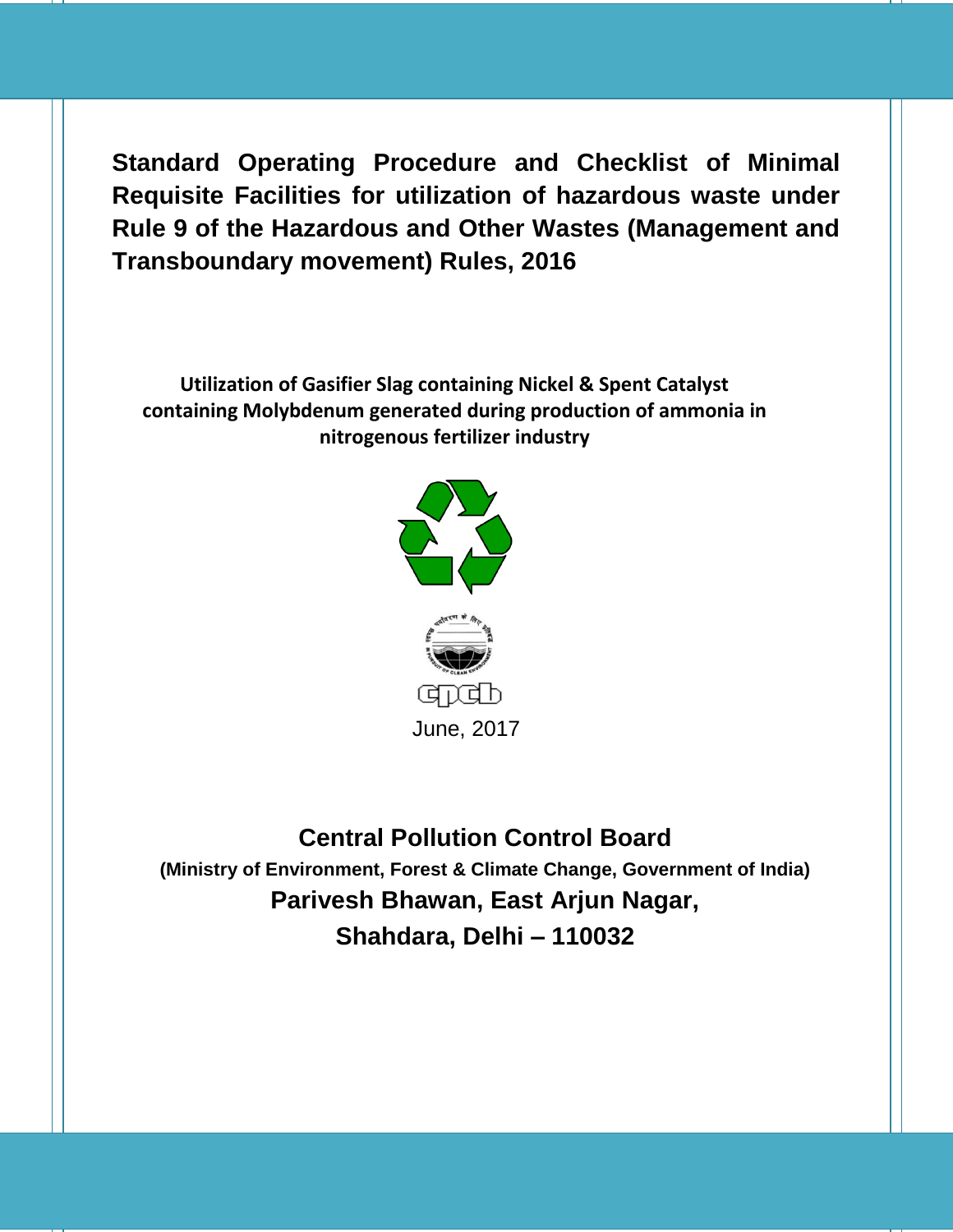## **Procedure for grant of authorisation by SPCBs/PCCs for utilization of Hazardous Waste**

- (i) While granting authorisation for utilization of hazardous wastes, SPCBs/PCCs shall ensure the following:
	- a. The waste (intended for utilization) belongs to similar source of generation as specified in Standard Operating Procedures (SoPs).
	- b. The utilization process is similar to the process of utilization described in SoPs.
	- c. End-use / product produced from the waste shall be same as specified in SoPs.
	- d. Authorisation be granted only after verification of utilization process and minimum requisite facilities as given in SoPs.
	- e. Issuance of passbooks (similar to the passbooks issued for recycling of used oil, waste oil, non-ferrous scrap, etc.) for maintaining records of receipt of hazardous wastes for utilization.
- (ii) After issuance of authorization, SPCB/PCC shall verify the utilization process, checklist and SOPs on quarterly basis for initial 2 years; followed by random checks in the subsequent period for atleast once a year.

In-case of lack of requisite infrastructures with the SPCB/PCC, they may engage 3<sup>rd</sup>party institutions or laboratories having EPA/NABL/ISO17025 accreditation/recognition for monitoring and analysis of prescribed parameters in SoPs for verification purpose.

- (iii) SPCBs/PCCs shall provide half yearly updated list of units permitted under Rule 9 of HOWM Rule, 2016 to CPCB and also upload the same on SPCB website, periodically. Such updated list shall be sent to CPCB half yearly by July and January respectively.
- (iv) Authorisation for utilisation shall not be given to the units located in the State/UT where there is no Common TSDF, unless the unit ensures authorised captive disposal of the hazardous waste (generated during utilisation) or its complete utilisation or arrangement of sharing with any other authorised disposal facility.
- (v) In case utilization proposal is not similar with respect to source of generation or utilization process or end-use as outlined in this SoP, the same may be referred to CPCB for clarification / conducting trial utilization studies and developing SoPs thereof.
- (vi) The source and work zone standards suggested in the SoPs are based on the E (P)A notified and OSHA standards respectively, however, SPCB/PCC may impose more stringent standards based on the location or process specific conditions.

## **35.0 Utilization of Gasifier slag and Spent Catalyst:**

| Type of HW                                     | Source of generation                                     | <b>Recovery/Product</b>    |
|------------------------------------------------|----------------------------------------------------------|----------------------------|
| Gasifier Slag containing Nickel                | Generated during production   For manufacturing of Alloy |                            |
| (Category A 68 of schedule-II)                 | of ammonia in nitrogenous                                | steel ingots and stainless |
| of HOWM Rules, 2016) and   fertilizer industry |                                                          | steel ingots.              |
| Catalyst<br>containing<br>Spent                |                                                          |                            |
| Molybdenum (Category 18.1                      |                                                          |                            |
| of schedule-I of HOWM Rules,                   |                                                          |                            |
| 2016)                                          |                                                          |                            |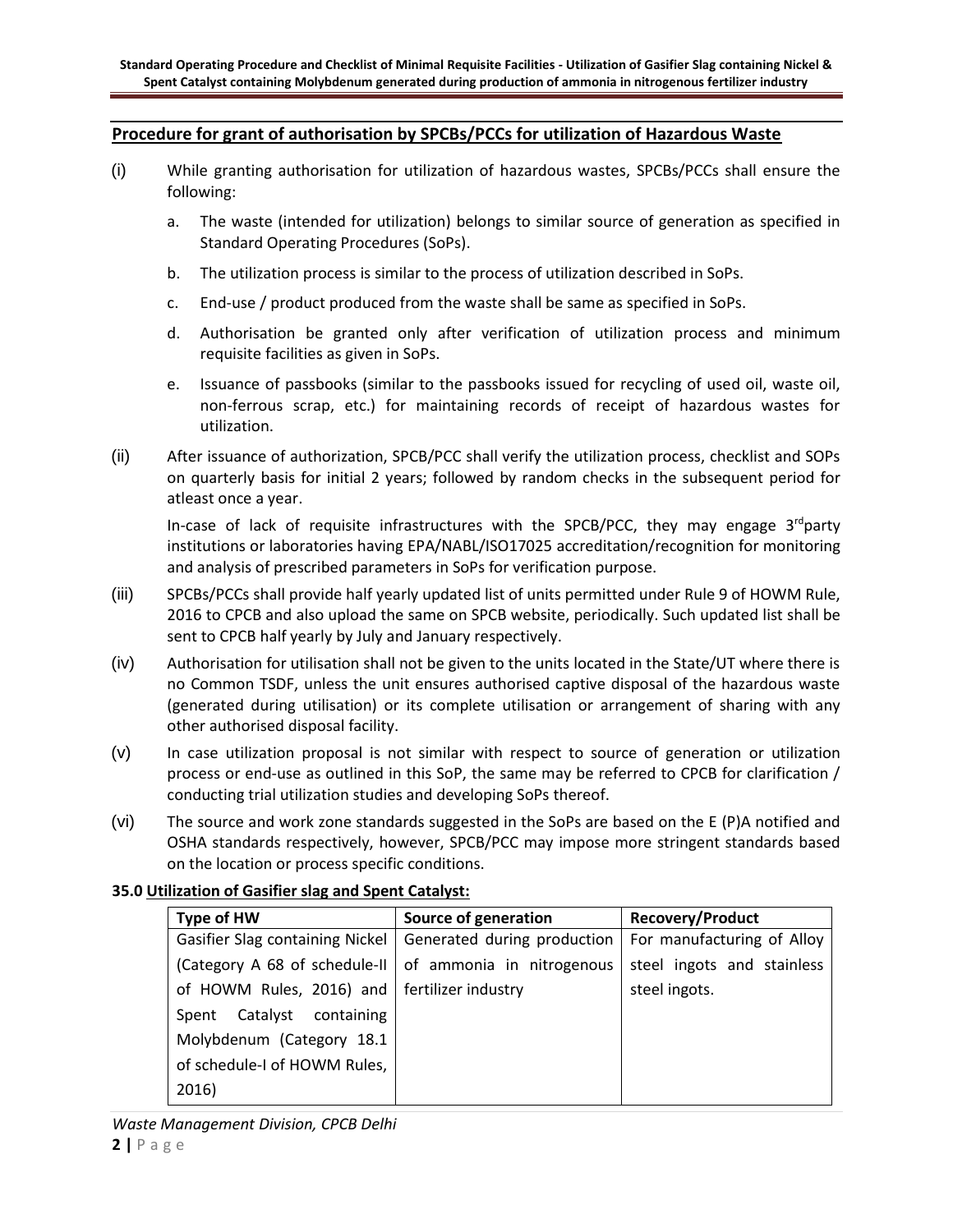## **35.1Source of Waste**

During the production of ammonia, furnace oil (HVFO) is gasified in gasifier which operates at the temperature 800-1300°C for the production of carbon and hydrogen. After certain period of operation (about 3 months) of gasifier there is a slag deposition which is removed. This gasifier slag containing nickel and other heavy metals and is categorised as hazardous waste category A68 of Schedule-II of HOWM Rules, 2016. Catalyst containing molybdenum is used during the conversation of carbon monoxide to carbon dioxide during ammonia production. The same is discarded once it loses its catalytic properties and it is categorised as hazardous waste category 18.1 of Schedule-I of HOWM Rules, 2016.

These hazardous wastes are required to be disposed, when not utilized as resource recovery in authorized disposal facility in accordance with authorization condition.

This gasifier slag contain heavy metals like Nickel(about 14%), Vanadium(about 20%), Aluminium(about 18%), Iron(about 5%), Sulphur(about 2.5%) and Acid Insolubles (about 9%).

The spent catalyst containing molybdenum contains Aluminium (about 43%), Magnesium (about 20%), Molybdenum (about 8%) and Cobalt (about 3%).

## **35.2 Utilization Process**

The utilization process involves melting of proportionate quantity of Iron Scrape along with gasifier slag containing nickel and spent catalyst containing molybdenum into Induction Furnace. Based on product requirement, other raw material like ferro alloys containing Magnesium, Silicon, Aluminium and Chromium may also be added proportionally in the induction furnace. When the metal gets melted it is transferred into refractory lined bucket. The molten metal is poured from bucket to ingots moulds through mechanical system. When the hot metal gets solidified, the ingots are taken out and transferred to cooling area. The finished ingots are obtained after cooling as product i.e. Alloy Steel Ingots and Stainless Steel Ingots. About 1.5-3.0 % slag generated during the melting process is re-used in the utilization process.

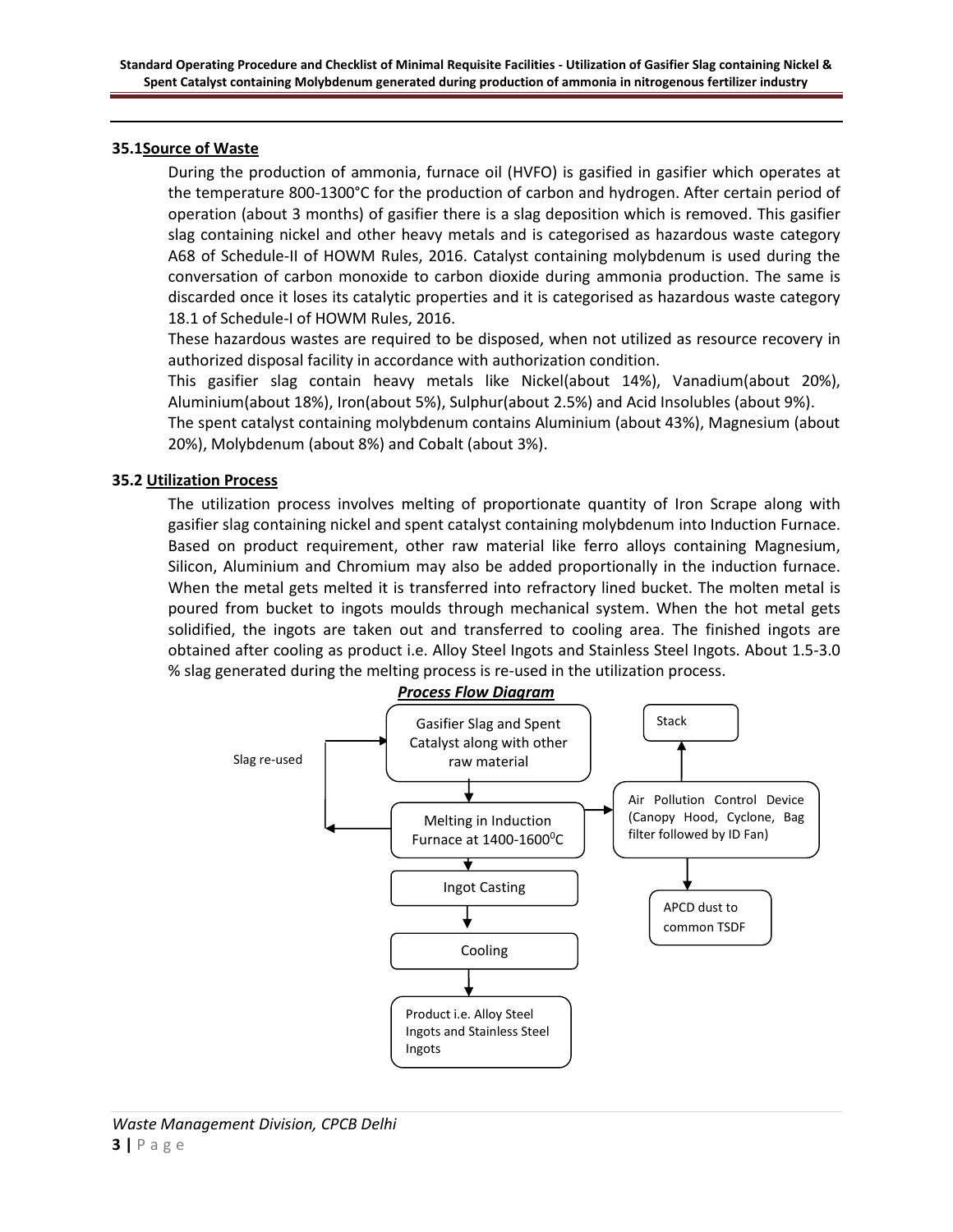# **35.3 Product Usage / Utilization**

For manufacturing of Steel Alloy Ingots and Stainless Steel Ingots which may be used for various industrial purposes.

## **35.4 Standard Operating Procedure (SoP) for utilization**

This SoP is applicable only for the utilization of gasifier slag containing nickel and spent catalyst containing molybdenum generated during manufacturing of ammonia in fertilizer industries.

- (1) The gasifier slag containing nickel and spent catalyst containing molybdenum shall be transported in dry form only in covered container mounted on vehicles fitted with requisite safeguards ensuring no spillage of waste in accordance with provisions stipulated under Hazardous and Other Wastes (Management &Transboundary Movement) Rules, 2016.
- (2) Transportation of gasifier slag containing nickel and spent catalyst containing molybdenum shall be carried out by the sender (generator) or receiver (utilizer) as per the authorization issued by concerned SPCB under the Hazardous and Other Wastes (Management &Transboundary Movement) Rules, 2016 and in compliance with other provisions of the said Rules.
- (3) The unit shall store gasifier slag containing nickel and spent catalyst containing molybdenum under cool, dry and well-ventilated covered storage shed(s) within premises having impervious floor, as authorized by the concerned State Pollution Control Board/Pollution Committee under Hazardous and Other Wastes (Management &Transboundary Movement) Rules, 2016, so as to eliminate rain water intrusion.

There shall be a designated space for unloading of gasifier slag containing nickel and molybdenum within the said covered storage shed(s).

- (4) The gasifier slag and spent catalyst shall be transported from storage area to feeding /work zone area through mechanical system with no exposure to personnel engaged in the same.
- (5) Pre determined quantity of raw material including gasifier slag containing nickel and spent catalyst containing molybdenum shall be fed into the induction by using an electromagnetic device attached to an overhead crane.
- (6) Canopy hood shall be connected to cyclone, pulse jet bag filter and ID fan followed by stack of height as prescribed by concerned SPCB/PCC.
- (7) Molten metal shall be transferred to refractory lined bucket followed by transferring to ingot moulds to get the desired size of steel.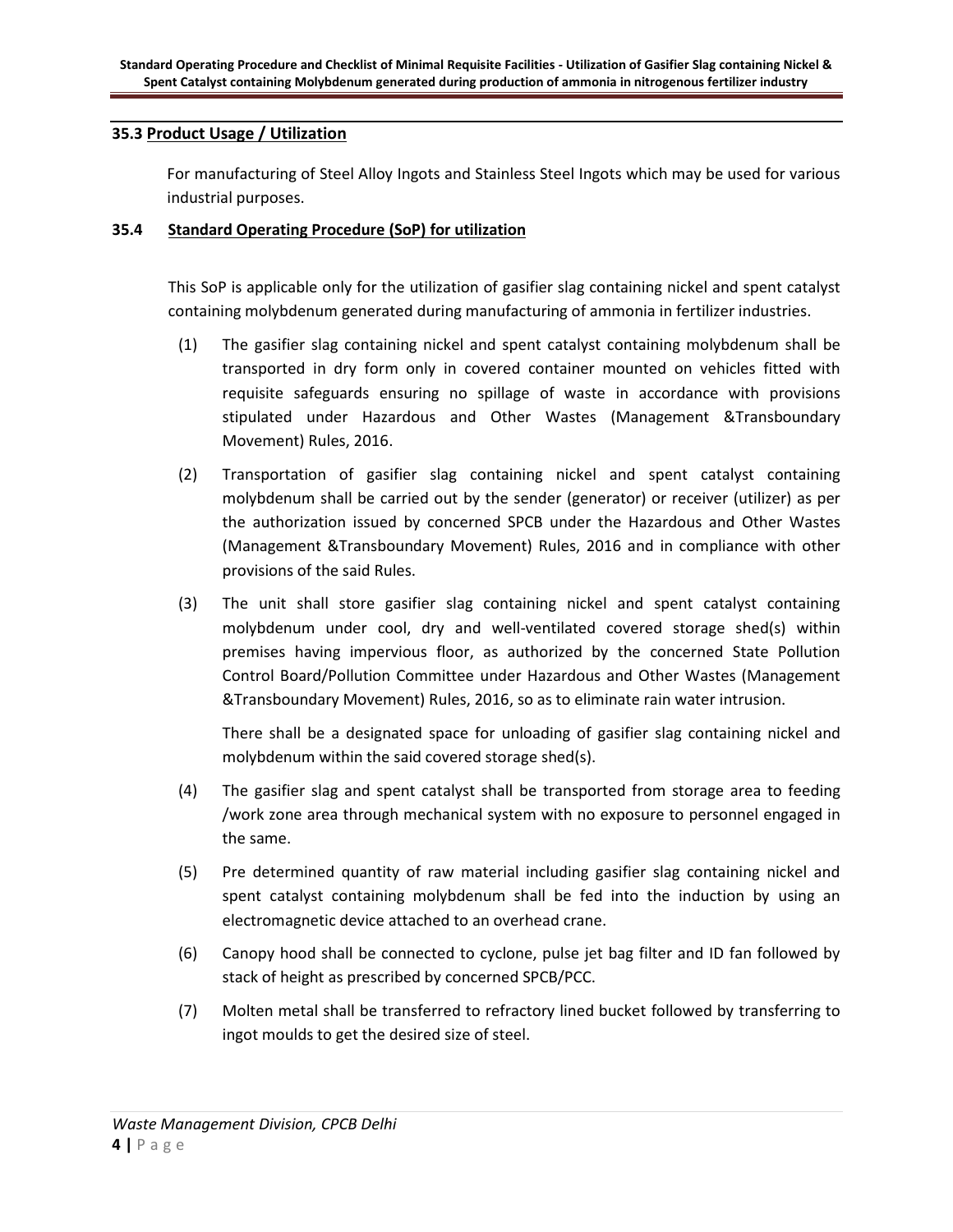- (8) The hot ingots mould shall be transferred to cooling area through mechanical system and be allowed to cool down at room temperature. After cooling of ingots, surface defects, if any, may be removed by grinding, chipping etc.
- (9) The emission from the induction furnace shall be channelized by placing canopy hood over it at appropriate distance with adequate suction for effective arrest of the same. The canopy hood shall be connected with cyclone, pulse jet bag filter and ID Fan followed by common stack of height as prescribed by SPCB/PCC.
- (10) Slag generated during the melting shall be re-used in the induction furnace.
- (11) The waste generated (viz. APCD dust from bag filter) shall be collected and temporarily stored in non reactive drums / bags under a dedicated hazardous waste storage area and be sent to authorized common TSDF or other authorized facility within 90 days from generation of the waste in accordance with the authorization issued by the concerned SPCB/PCC. Such storage area shall be covered having proper ventilation.
- (12) The unit shall maintain proper ventilation in the work zone and process areas. All personnel involved in the plant operation shall wear proper personal protective equipment such as hard hats, goggles, face shield, steel toed shoes, gloves, aprons, respirators etc.
- (13) The unit shall provide suitable fire safety arrangements and flame proof electrical fittings.
- (14) It shall be ensured that gasifier slag containing nickel and spent catalyst is procured from the industries who have valid authorization for generation and storage of the same from the concerned SPCB/PCC as required under Hazardous and Other Wastes (Management and Transboundary Movement) Rules, 2016.
- (15) Prior to utilization of gasifier slag containing nickel and spent catalyst containing molybdenum, the unit shall obtain authorization for storage and utilisation of gasifier slag and spent catalyst from the concerned State Pollution Control Board under the Hazardous and Other Wastes (Management & Transboundary Movement) Rules, 2016.
- (16) In case of environmental damages arising due to improper handling of hazardous wastes including accidental spillage during storage, processing, transportation or disposal, the unit shall be liable to implement immediate response measures, environmental site assessment and remediation of contaminated soil/groundwater/sediment etc. as per the "Guidelines on Implementing Liabilities for Environmental Damages due to Handling & Disposal of Hazardous Wastes and Penalty" published by CPCB.
- (17) During the process of utilization and handling of hazardous waste, the unit shall comply with the requirements in accordance with the Public Liability Insurance Act, 1991 as amended, wherever applicable.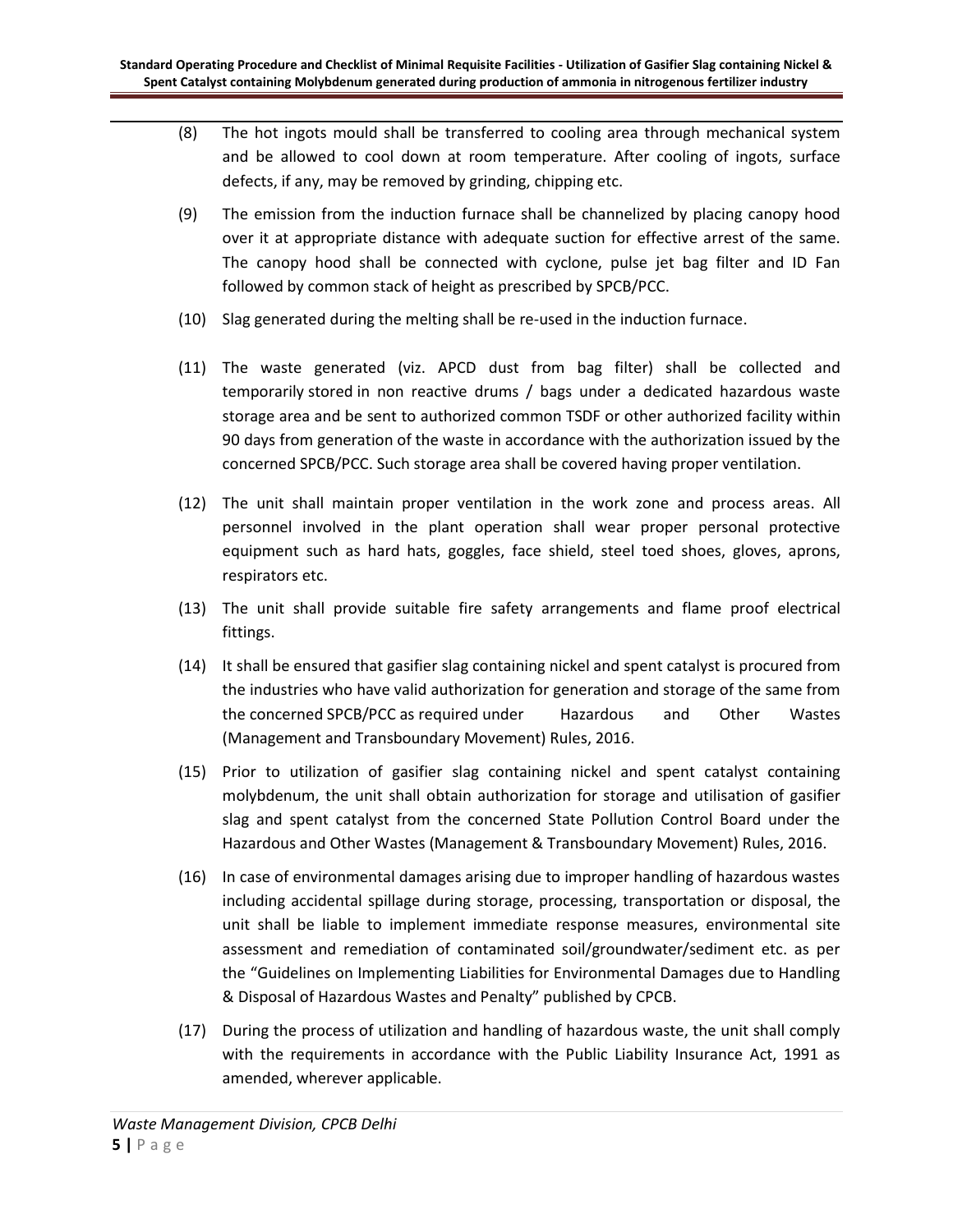## **35.5Record/Returns Filing**

- (1) The unit shall submit quarterly and annual information on the said hazardous wastes consumed, its source, products generated and resources conserved (specifying the details like type and quantity of resources conserved) to the concerned SPCB.
- (2) The unit shall maintain a passbook issued by concerned SPCB wherein the following details of each procurement of gasifier slag containing nickel and spent catalyst containing molybdenum shall be entered:
	- Address of the sender
	- Date of dispatch
	- Quantity procured
	- Seal and signature of the sender
	- Date of receipt in the premises
	- (3) A log book shall be maintained with information on source and date of procurement of gasifier slag containing nickel and spent catalyst containing molybdenum, quantity, date wise utilization of the same, hazardous waste generation and its disposal, etc.
	- (4) The unit shall maintain record of hazardous waste utilised, hazardous waste generated and disposed as per Form 3 & shall file annual returns in Form 4 as per Rule 20 (1) and (2) of the Hazardous and Other Wastes (Management and Transboundary Movement) Rules, 2016, to concerned SPCB/PCC.

# **35.6 Standards**

- (1) Fugitive emissions in the work zone shall comply with following:
	- PM10-5mg/m<sup>3</sup>TWA

*(Reference*: Occupational Safety and Health Standards 1910:1000); *TWA - Time-weighted average The Permissible Exposure Limit is 8-hour TWA.*

- (2) Emissions from common stack connected to induction furnace followed by APCD shall comply with the following:
	- PM  $150$ mg/Nm<sup>3</sup>
- (3) Monitoring of the specified parameters for source emission shall be carried out quarterly for the first year followed by atleast annually in the subsequent year of utilization. Fugitive emission for specified parameters shall be carried out quarterly. The monitoring shall be carried out by NABL accredited or EPA approved laboratories and results shall be submitted to the concerned SPCB/PCC quarterly.

## **35.7 Siting of Industry**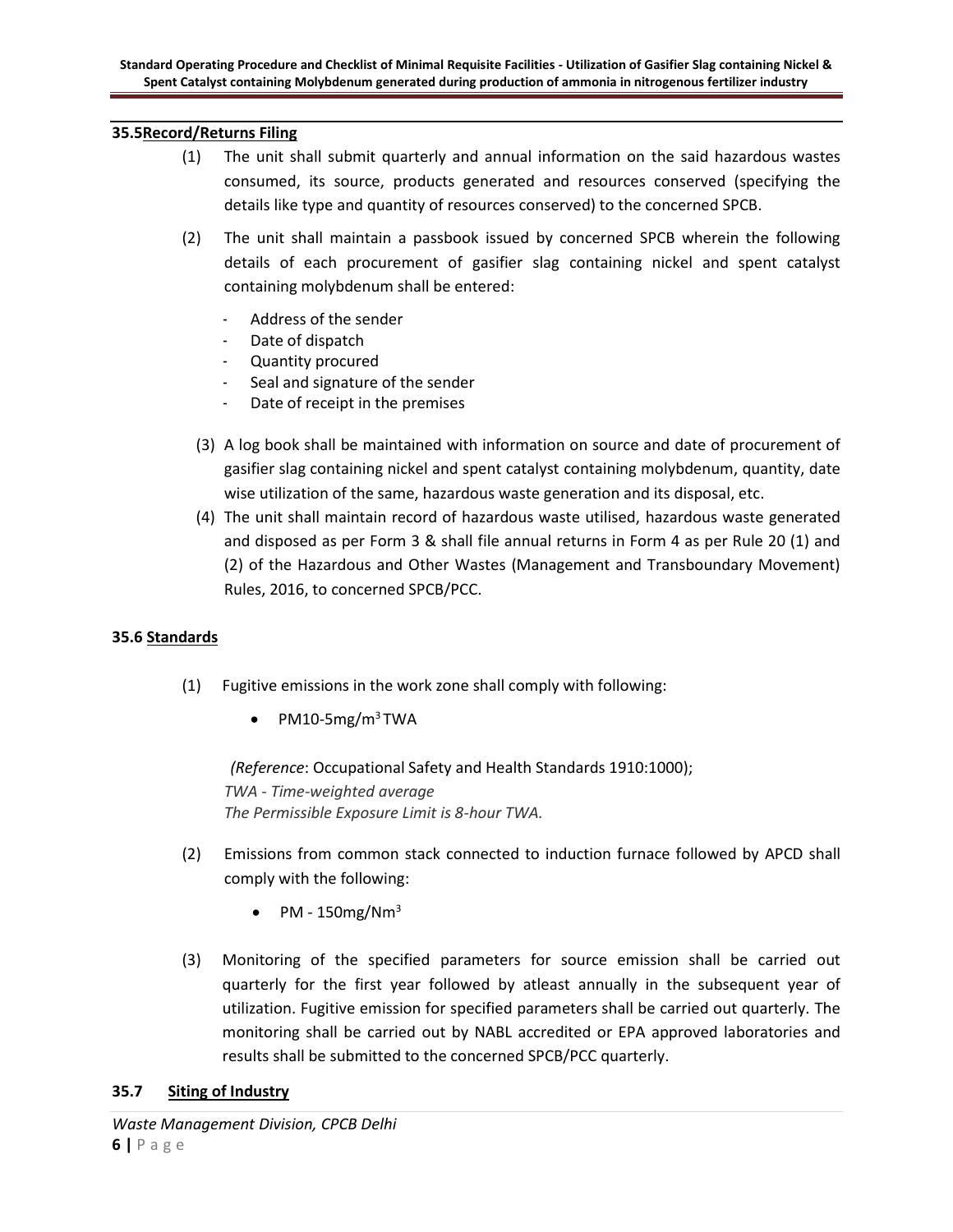Facilities for processing of gasifier slag containing nickel and spent catalyst containing molybdenum shall be located in a notified industrial area or industrial park/estate/cluster and in accordance with Consent to Establish issued by the concerned SPCB/PCC.

# **35.8 Size of Plant & Efficiency of utilisation**

For 1 metric ton production of alloy steel ingot about 9 kg of gasifier slag containing nickel and 25 kg of spent catalyst containing molybdenum is required along with other raw materials and for 1 metric ton production of stainless steel ingots 28 kg of gasifier slag containing nickel and 50 kg of spent catalyst containing molybdenum is required along with other raw material. Therefore, requisite facilities of adequate size of storage shed and other plant & machineries as given in para 35.10 below shall be installed accordingly.

# **35.9 On-line detectors / Alarms / Analysers**

Online emission monitoring systems for PM emission should be installed in stacks attached to induction furnace as and when directed by SPCB/PCC/CPCB.

# **35.10 Checklist of Minimal Requisite Facilities**

| S. No. | <b>Requisite Facilities</b>                                                                                                                                                                                                                           |  |
|--------|-------------------------------------------------------------------------------------------------------------------------------------------------------------------------------------------------------------------------------------------------------|--|
| 1.     | Designated space for storage of gasifier slag containing nickel and spent catalyst<br>containing molybdenum only under cool, dry, well-ventilated covered storage shed<br>with concrete flooring within premises, so as to eliminate water intrusion. |  |
| 2.     | Mechanized handling system for loading and unloading of gasifier slag containing<br>nickel and spent catalyst containing molybdenum.                                                                                                                  |  |
| 3.     | Induction furnace                                                                                                                                                                                                                                     |  |
| 4.     | Canopy hood over the induction furnace with adequate suction of sufficient capacity                                                                                                                                                                   |  |
| 5.     | Canopy hood shall be connected with cyclone, pulse jet bag filter and ID Fan followed<br>by common stack of height as prescribed by SPCB/PCC.                                                                                                         |  |
| 6.     | Sampling port, platform, access to the platform etc. in the stack as per the Guidelines<br>on Methodologies for Source Emission Monitoring published by CPCB under<br>Laboratory Analysis Techniques LATS/80/2013-14.                                 |  |
| 7.     | Mechanical feeding system for feeding of gasifier slag and spent catalyst to the<br>induction furnace.                                                                                                                                                |  |
| 8.     | Mechanical system for pouring of hot molten metal into mould.                                                                                                                                                                                         |  |
| 9.     | Separate storage shed/space for storage of product and other raw material.                                                                                                                                                                            |  |
| 10.    | Dedicated hazardous waste storage area under shed for temporary storage of                                                                                                                                                                            |  |